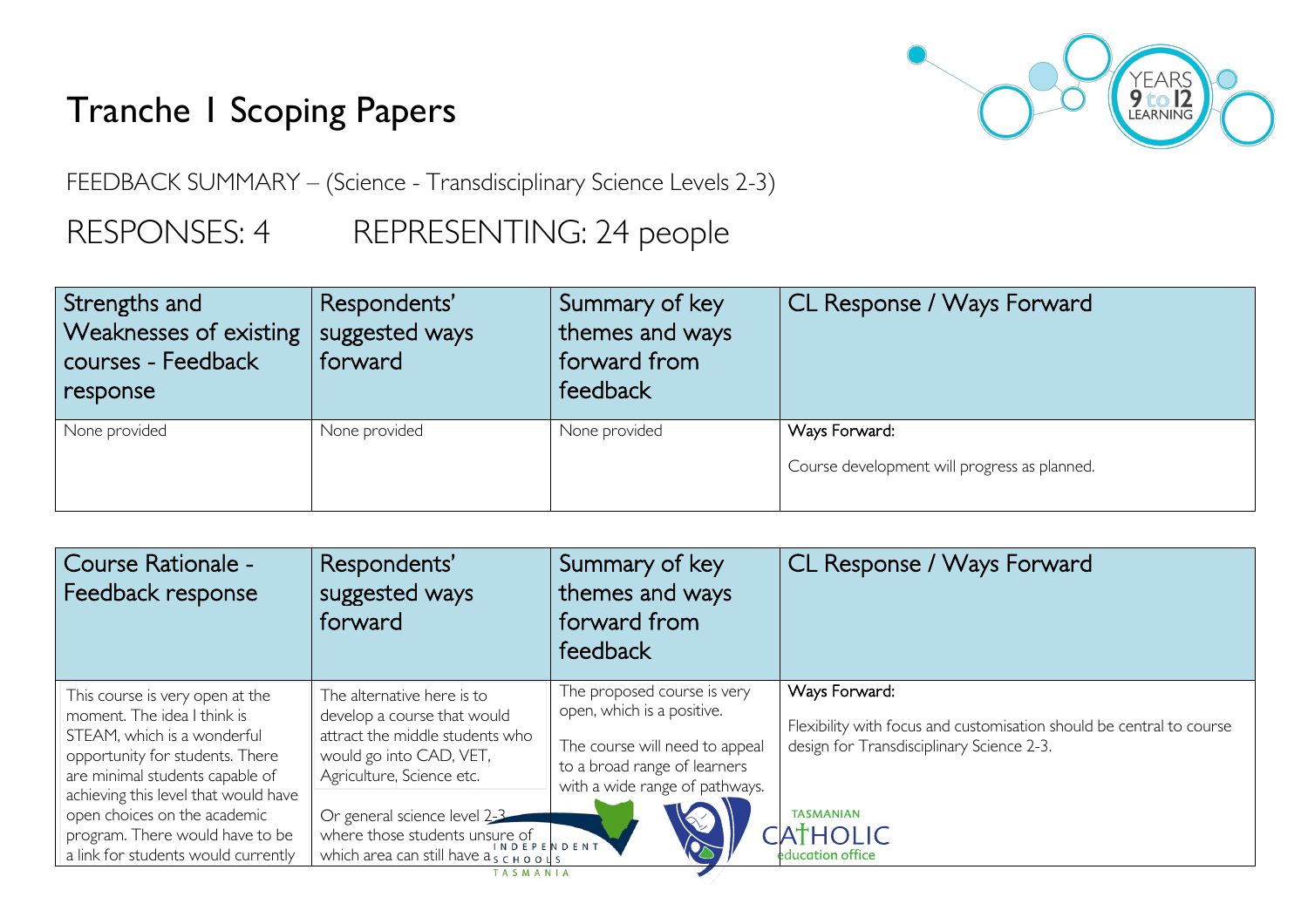| work in physics, top maths and<br>chemistry.                                                                                                                                                                                                                                                                                                                                                                                                                                                                                                | recognised course from<br>universities and TAFE. |                                                                                                            |                                                                                                                                                                                                                                 |
|---------------------------------------------------------------------------------------------------------------------------------------------------------------------------------------------------------------------------------------------------------------------------------------------------------------------------------------------------------------------------------------------------------------------------------------------------------------------------------------------------------------------------------------------|--------------------------------------------------|------------------------------------------------------------------------------------------------------------|---------------------------------------------------------------------------------------------------------------------------------------------------------------------------------------------------------------------------------|
| None provided                                                                                                                                                                                                                                                                                                                                                                                                                                                                                                                               | None provided                                    | No feedback received                                                                                       | No further action required                                                                                                                                                                                                      |
| If a student chooses<br>Transdisciplinary Science, what<br>pathway are they on? The course<br>could potentially be challenging and<br>therefore suited to high achieving<br>science students, but these students<br>have a wide range of other subjects<br>to choose from and often need to<br>complete courses such as<br>Chemistry as a pre-requisite for<br>university degrees. How would<br>students who are not strong<br>academically be supported in this<br>course?<br>Do teachers or students decide on<br>content/project topics? | None provided                                    | There is a risk that<br>Transdisciplinary Science 2-3<br>will compete with established<br>science courses. | Ways Forward:<br>Pathways to and from Transdisciplinary Science 2-3 will need to be<br>clear.<br>Course design should ensure that Transdisciplinary Science 2-3<br>complements rather than competes with other science courses. |
| None provided                                                                                                                                                                                                                                                                                                                                                                                                                                                                                                                               | None provided                                    | No feedback received                                                                                       | No further action required                                                                                                                                                                                                      |

### The course rationale is appropriate and clearly describes:

- the intended audience,
- why the chosen content is important for students and outlines the broad scope of learning to be expected
- the particular skills knowledge and understandings students will develop

| <b>Strongly Agree</b> | Agree | Neither agree nor disagree | <b>Disagree</b> | Strongly disagree |
|-----------------------|-------|----------------------------|-----------------|-------------------|
|                       |       |                            |                 |                   |

#### Ways Forward:

The spirit of the rationale should be maintained.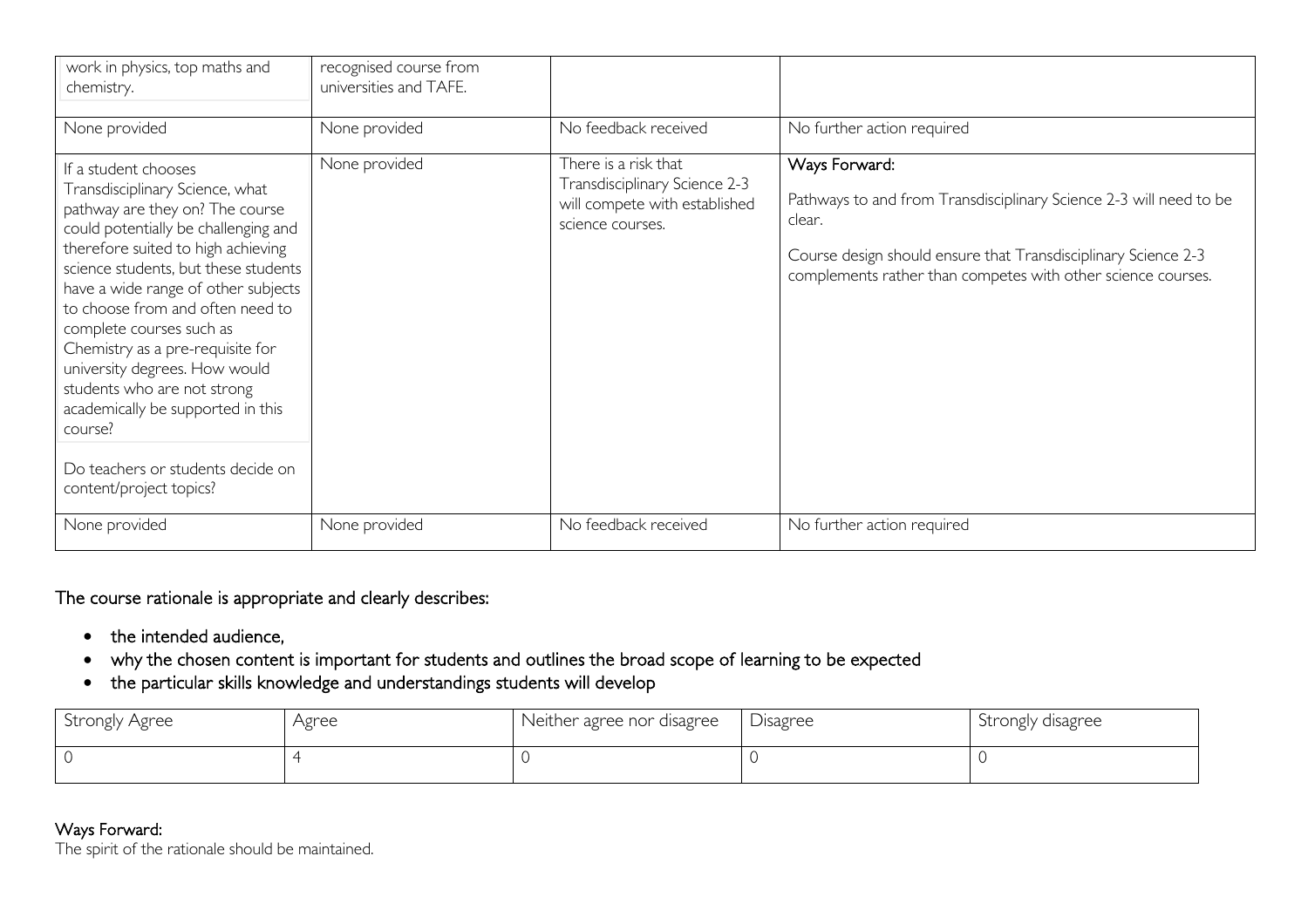## In considering the focus areas identified in the Years 9 to 12 Curriculum Framework and this course rationale, do you believe the course is placed in the appropriate focus area?

| Strongly Agree | Agree | Neither agree nor disagree | Disagree | Strongly disagree |
|----------------|-------|----------------------------|----------|-------------------|
|                |       |                            |          |                   |

## Ways Forward:

Transdisciplinary Science 2-3 should remain in the Focus Area of Transdisciplinary Projects.

| <b>General Capabilities -</b><br>Feedback response | Respondents'<br>suggested ways<br>forward                            | Summary of key<br>themes and ways<br>forward from<br>feedback                           | CL Response / Ways Forward                                                                                                                  |
|----------------------------------------------------|----------------------------------------------------------------------|-----------------------------------------------------------------------------------------|---------------------------------------------------------------------------------------------------------------------------------------------|
| Yes                                                | None provided                                                        | No feedback received.                                                                   | Ways Forward:<br>No further action required.                                                                                                |
| Yes                                                | None provided                                                        | No feedback received                                                                    | Ways Forward:<br>No further action required.                                                                                                |
| No                                                 | The course would also address<br>the Numeracy General<br>Capability. | Numeracy should be<br>considered as being critical to<br>Transdisciplinary Science 2-3. | Ways forward:<br>Within the course development process Numeracy should be<br>considered as being critical to Transdisciplinary Science 2-3. |
| Yes                                                | None provided                                                        | No feedback received                                                                    | Ways Forward:<br>No further action required.                                                                                                |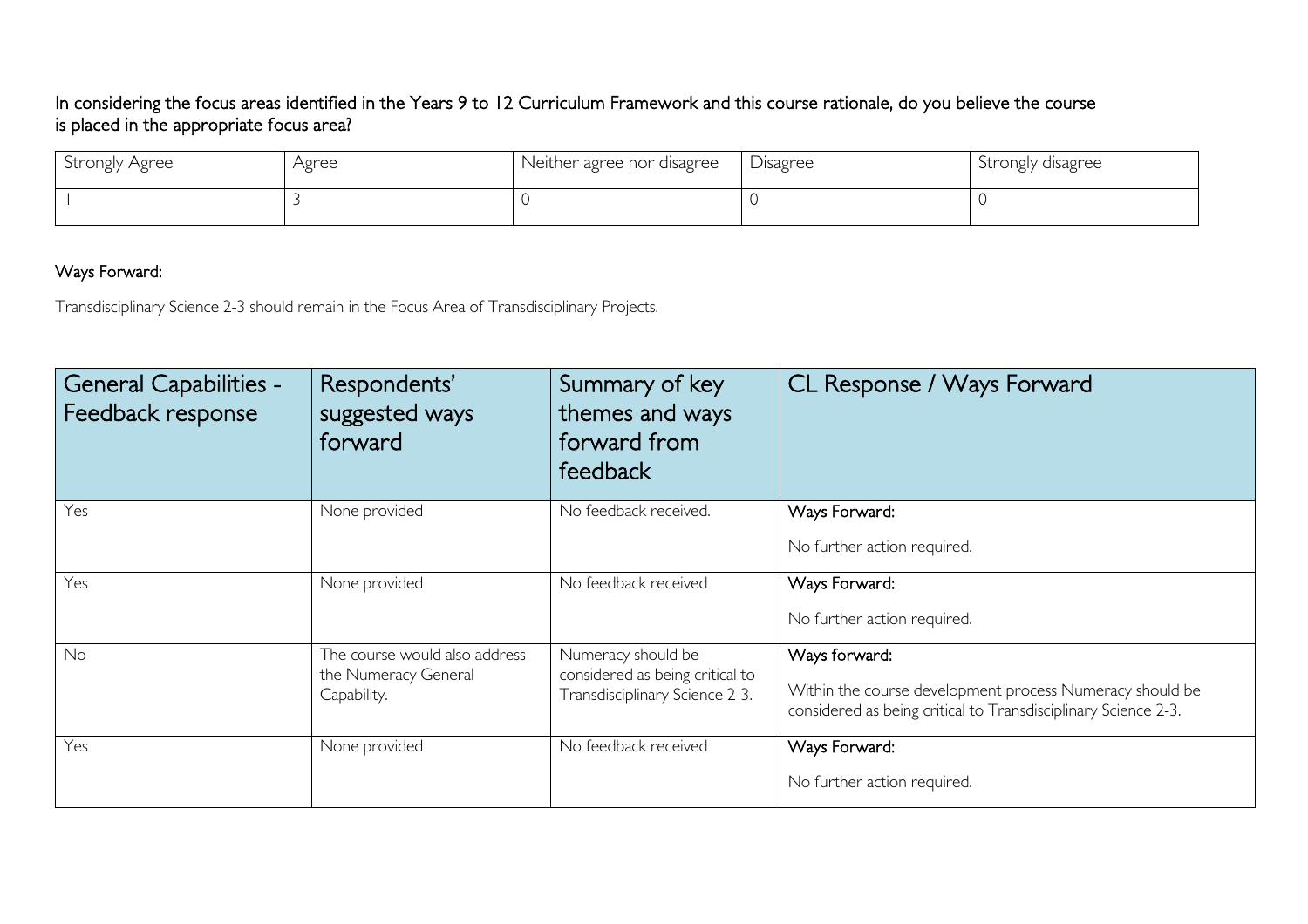| <b>Cross Curriculum</b><br><b>Priorities - Feedback</b><br>response                                                                          | Respondents'<br>suggested ways<br>forward                                                                                                                                                                                                                                                                                      | Summary of key<br>themes and ways<br>forward from<br>feedback                                                                                                                                                                                                | CL Response / Ways Forward                                                                                                                                                                                                                                     |
|----------------------------------------------------------------------------------------------------------------------------------------------|--------------------------------------------------------------------------------------------------------------------------------------------------------------------------------------------------------------------------------------------------------------------------------------------------------------------------------|--------------------------------------------------------------------------------------------------------------------------------------------------------------------------------------------------------------------------------------------------------------|----------------------------------------------------------------------------------------------------------------------------------------------------------------------------------------------------------------------------------------------------------------|
| None provided                                                                                                                                | None provided                                                                                                                                                                                                                                                                                                                  | No feedback received                                                                                                                                                                                                                                         | Ways Forward:<br>No further action required.                                                                                                                                                                                                                   |
| Transdisciplinary areas look good.                                                                                                           | Will students have to complete<br>Level 2 before Level 3?<br>Are 50 hour courses 5 points?<br>Are modules sequential?<br>Positive are the new subjects<br>sound interesting                                                                                                                                                    | Will students have to complete<br>Level 2 before Level 3?<br>How will the modules be<br>structured?<br>How will modularisation be<br>structured for 50 and 100 hour<br>courses?<br>Transdisciplinary Science 2-3 is<br>a positive and interesting<br>course. | Ways forward:<br>Possible module structure will be available for consultation during<br>the course development process.<br>Further information about modularisation and micro-credentialing<br>will be available in the future through the Years 9-12 Project. |
| All three of the Cross Curriculum<br>Priorities could be embedded in<br>this course, depending on the<br>subject matter chosen for projects. | It would benefit us and increase<br>the potential enrolments in the<br>subject if our associated high<br>schools had the opportunity to<br>offer the Transdisciplinary<br>Science 2 course.<br>If this TASC course could be<br>assessed without an exam it is<br>our opinion that it would greatly<br>appeal to some students. | All three Cross-curriculum<br>Priorities (CCPs) could be<br>taught although they should not<br>be mandatory.<br>Years 9 and 10 learners should<br>have access to Transdisciplinary<br>Science 2.<br>To ensure engagement there<br>should not be an exam.     | Ways forward:<br>Flexibility to choose to include the CCPs should be considered in<br>course design.<br>Further information about access of courses to Years 9 and 10<br>learners will be available in the future through the Years 9-12<br>Project.           |
| - environment: climate,<br>pollution, potable water<br>- equity: relationship between                                                        | None provided                                                                                                                                                                                                                                                                                                                  | There are many connections<br>across the curriculum with                                                                                                                                                                                                     | Ways forward:                                                                                                                                                                                                                                                  |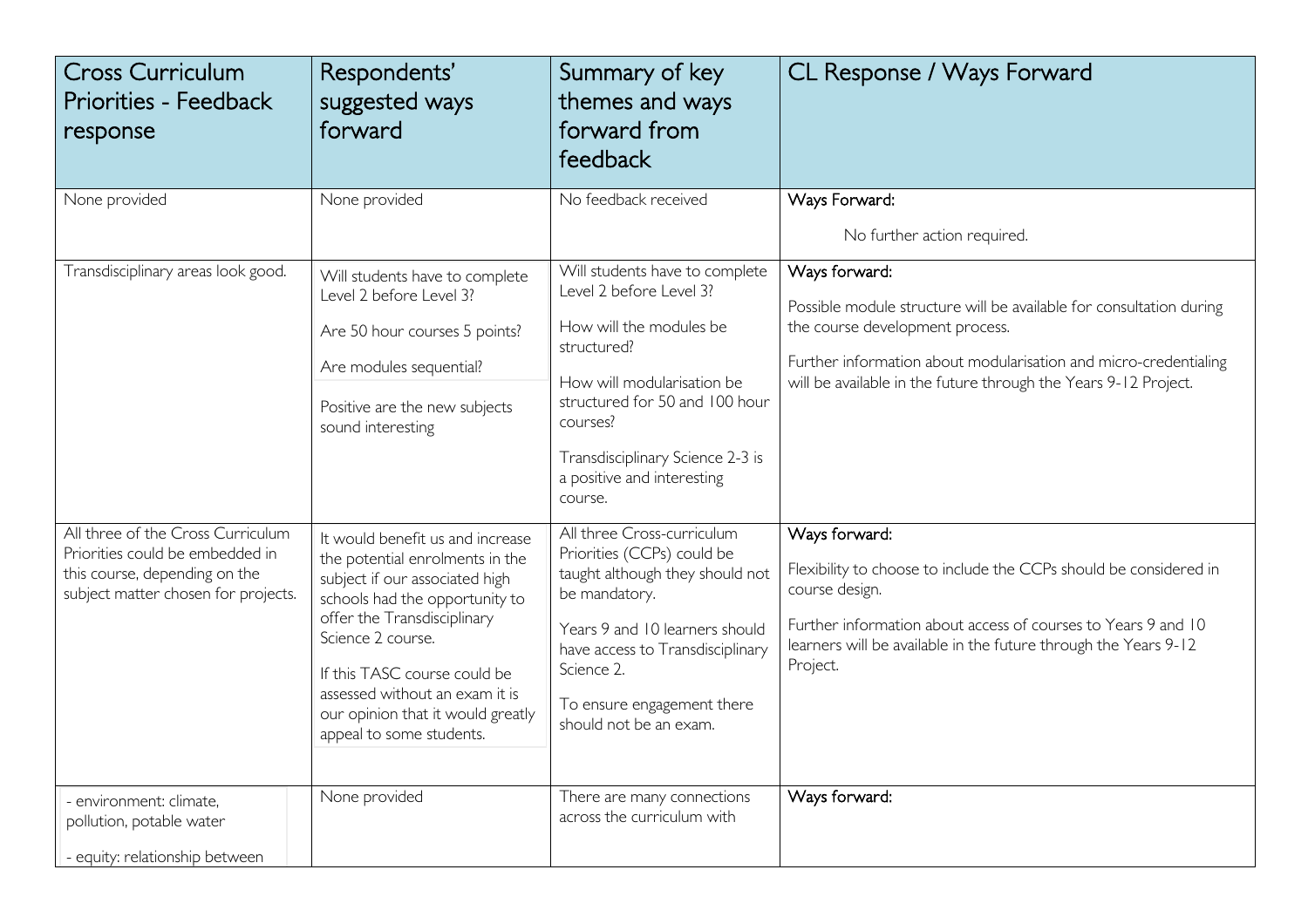| science and politics                 | Transdisciplinary Science 2-3,                  | Flexibility with focus and customisation should be central to course |
|--------------------------------------|-------------------------------------------------|----------------------------------------------------------------------|
| - data-based decision making         | including:                                      | design for Transdisciplinary Science 2-3.                            |
|                                      | environment                                     |                                                                      |
| - ethics: the impacts of science and | equity                                          |                                                                      |
| technology on individuals,           | data-based decision<br>$\overline{\phantom{a}}$ |                                                                      |
| communities and humanity             | making                                          |                                                                      |
|                                      | ethics                                          |                                                                      |
|                                      |                                                 |                                                                      |

| Core concepts, big<br>ideas, essential learning<br>or important<br>considerations -<br>Feedback response                                                                                                                                                                                                                                                                                                  | Respondents'<br>suggested ways<br>forward                                                                                                                                                                        | Summary of key<br>themes and ways<br>forward from<br>feedback                                                                                                           | CL Response / Ways Forward                                                                                                                           |
|-----------------------------------------------------------------------------------------------------------------------------------------------------------------------------------------------------------------------------------------------------------------------------------------------------------------------------------------------------------------------------------------------------------|------------------------------------------------------------------------------------------------------------------------------------------------------------------------------------------------------------------|-------------------------------------------------------------------------------------------------------------------------------------------------------------------------|------------------------------------------------------------------------------------------------------------------------------------------------------|
| None provided                                                                                                                                                                                                                                                                                                                                                                                             | None provided                                                                                                                                                                                                    | No feedback received                                                                                                                                                    | No further action required                                                                                                                           |
| None provided                                                                                                                                                                                                                                                                                                                                                                                             | None provided                                                                                                                                                                                                    | No feedback received                                                                                                                                                    | No further action required                                                                                                                           |
| Depending on the final structure of<br>the modules, we see an advantage<br>in offering one module of this<br>course (ie, one smaller project) as a<br>part of the course load of a student<br>on a scientific research<br>pathway/Bachelor of Science<br>degree.<br>We see a range of learning areas<br>being able to support students in<br>this course - in particular the<br>Technologies as part of a | We would like to explore this<br>course's relationship to the<br>future study/work pathways of a<br>range of students - it could<br>potentially appeal to a wider<br>range of students if this was<br>addressed. | There is significant potential for<br>offering a single module of this<br>course.<br>The opportunities include<br>aligning with other Learning<br>Areas e.g. STEM/STEAM | Ways forward:<br>Further information about modularisation and micro-credentialing<br>will be available in the future through the Years 9-12 project. |